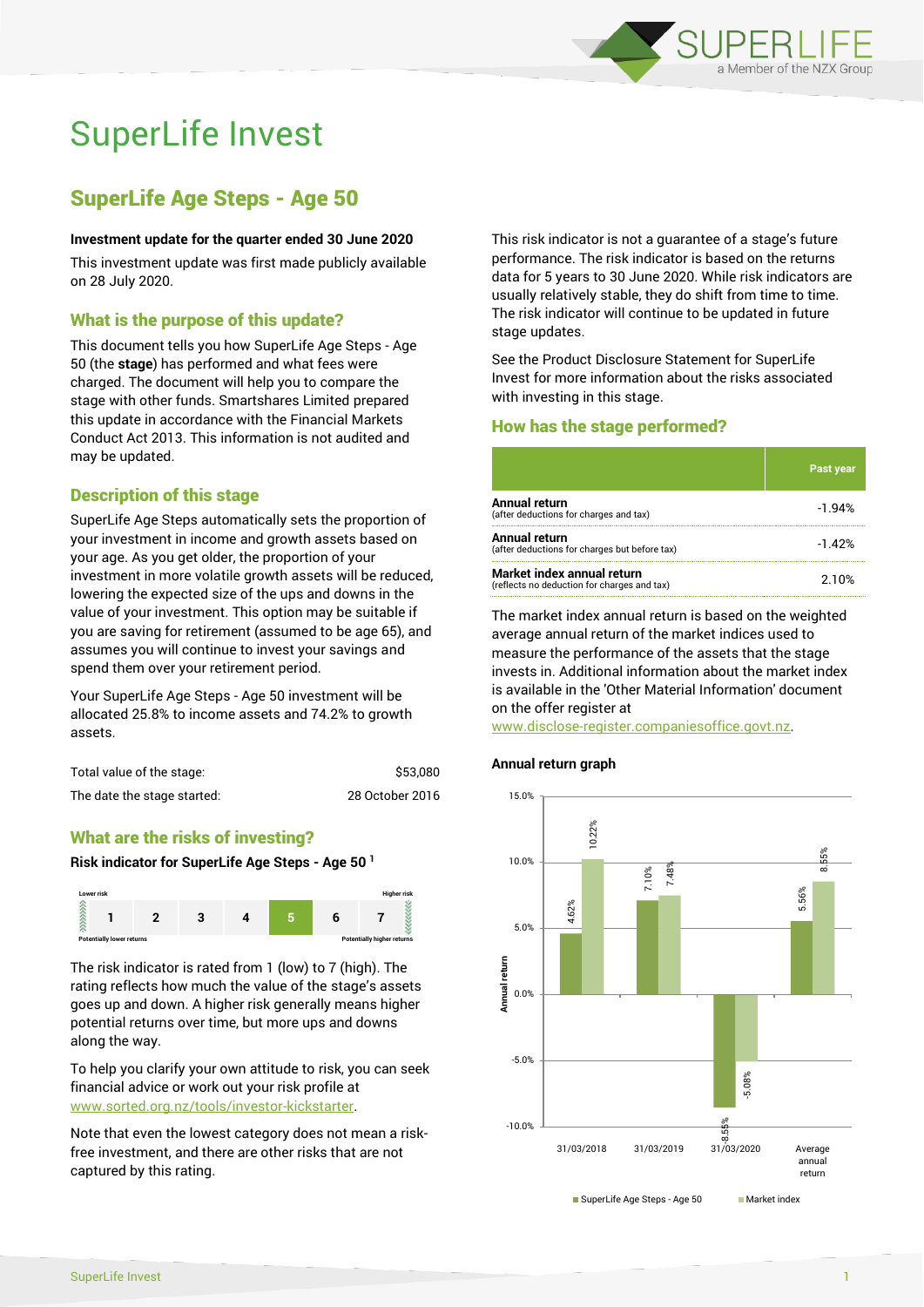

This shows the return after fund charges and tax for each year ending 31 March since the fund started. The last bar shows the average annual return since the fund started, up to 30 June 2020.

**Important:** This does not tell you how the fund will perform in the future.

Returns in this update are after tax at the highest prescribed investor rate (**PIR**) of tax for an individual New Zealand resident. Your tax may be lower.

# What fees are investors charged?

Investors in SuperLife Age Steps - Age 50 are charged fund charges. In the year to 31 March 2020 these were:

|                                                    | % per annum of stage's<br>net asset value |  |  |
|----------------------------------------------------|-------------------------------------------|--|--|
| <b>Total fund charges</b>                          | 0.51%                                     |  |  |
| Which are made up of:                              |                                           |  |  |
| <b>Total management and administration charges</b> | 0.51%                                     |  |  |
| Including:                                         |                                           |  |  |
| Manager's basic fee                                | 0.51%                                     |  |  |
| Other management and<br>administration charges     |                                           |  |  |
| Other charges                                      | Dollar amount per investor                |  |  |
| <b>Administration fee</b>                          | 2<br>\$12 per annum                       |  |  |

Investors may also be charged individual action fees for specific actions or decisions (for example, if an investor has a financial adviser and has agreed to pay a fee to the adviser for providing financial advice). See the Product Disclosure Statement for SuperLife Invest for more information about those fees.

Small differences in fees and charges can have a big impact on your investment over the long term.

GST is included in the fund charges set out above.

# Example of how this applies to an investor

Jess had \$10,000 in the stage and did not make any further contributions. At the end of the year, Jess incurred a loss after fund charges were deducted of -\$194 (that is - 1.94% of her initial \$10,000). Jess paid other charges of \$12. This gives Jess a total loss after tax of -\$206 for the year.

## What does the stage invest in?

#### **Actual investment mix**

This shows the types of assets that the stage invests in.



#### **Target investment mix**

This shows the mix of assets that the stage generally intends to invest in.

| <b>Asset Category</b>        | <b>Target asset mix</b> |
|------------------------------|-------------------------|
| Cash and cash equivalents    | 1.00%                   |
| New Zealand fixed interest   | 9.00%                   |
| International fixed interest | 16.00%                  |
| Australasian equities        | 19.00%                  |
| International equities       | 49.00%                  |
| Listed property              | 6.00%                   |
| Unlisted property            |                         |
| Commodities                  |                         |
| Other                        |                         |